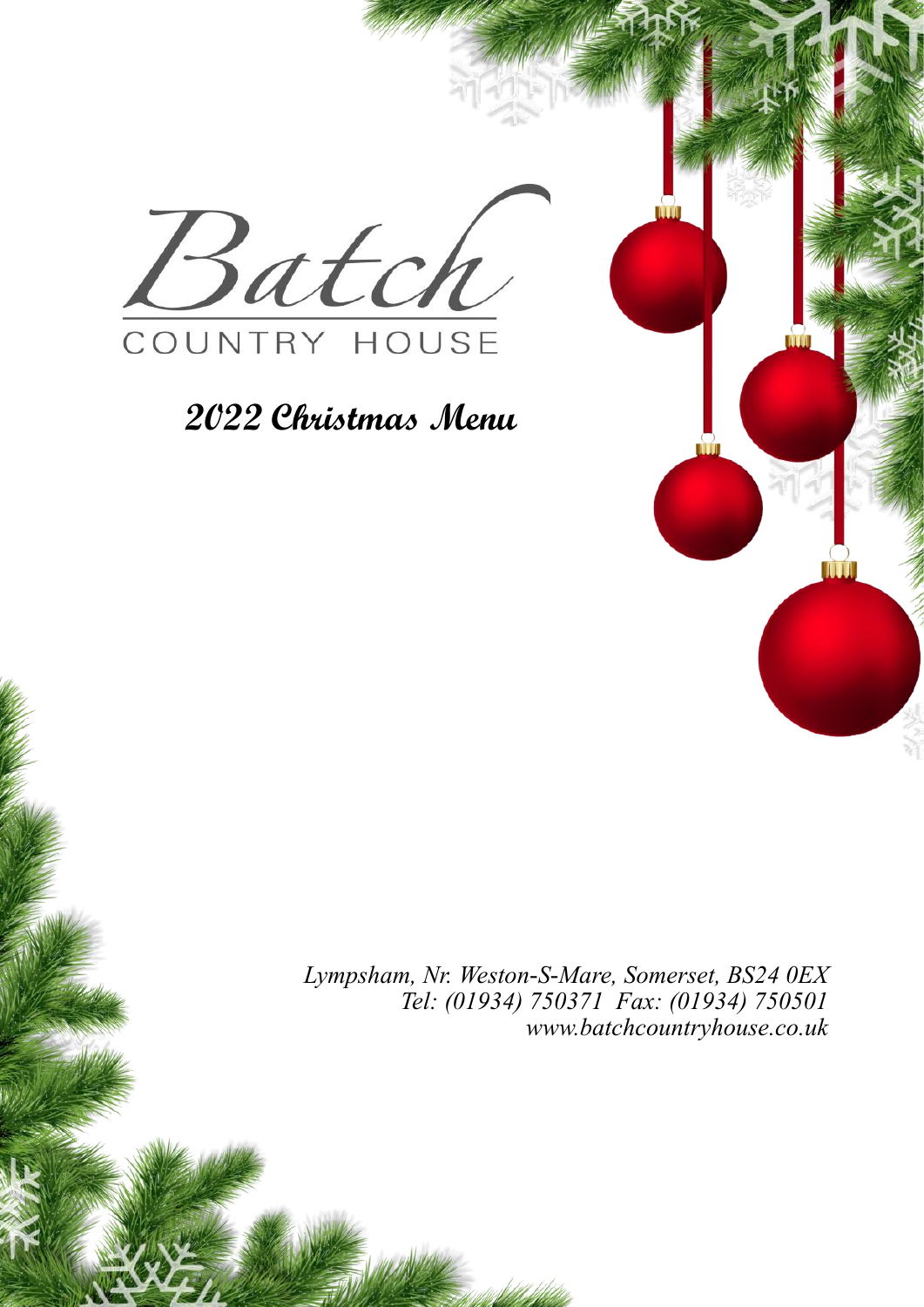## *Christmas Party Night Evening Party Menu*

*Butternut Squash and Sweet Potato Soup (GF) (DF) (V) or Fan of Honeydew, Cantaloupe and Water Melon with a Strawberry Compote (GF) (DF) (V ) or Atlantic Prawn and Avocado Salad with a Marie Rose Sauce (DF) (GF) or Chicken Liver Pate with Crusty Bread, Winter Fruit Chutney and Salad leaves* 

*\*\*\*\* Succulent Roast Turkey, served with Cranberry Sauce, Chipolata Sausage and Stuffing (GF) (DF) or Fresh Fillet of Sea bass with a Lemon and Dill Sauce (GF) or Slow Roasted British Beef with Yorkshire Pudding or Cranberry and Lentil Bake with a Wild Mushroom and Tarragon Sauce (GF) (DF) ( V)*

*\*\*\*\* Traditional Christmas Pudding served with Brandy Sauce or Vegan and Gluten Free Christmas Pudding with Vanilla Bean Ice Cream (GF) (DF) (V) Or Chocolate Orange Brownie with Vanilla Pod Ice Cream or Biscoff Cheesecake with Caramel Sauce Or Cheese and Biscuits with Celery and Grapes Or Salted Caramel, Rich Chocolate and Vanilla Pod Ice Cream (V) (GF)*

*\*\*\*\**

*Tea/Coffee and Chocolate Mints*

*Dietary Information*

*GF = Gluten Free, DF = Diary Free, V = Vegan* 

*(This menu has items which may contain nuts)*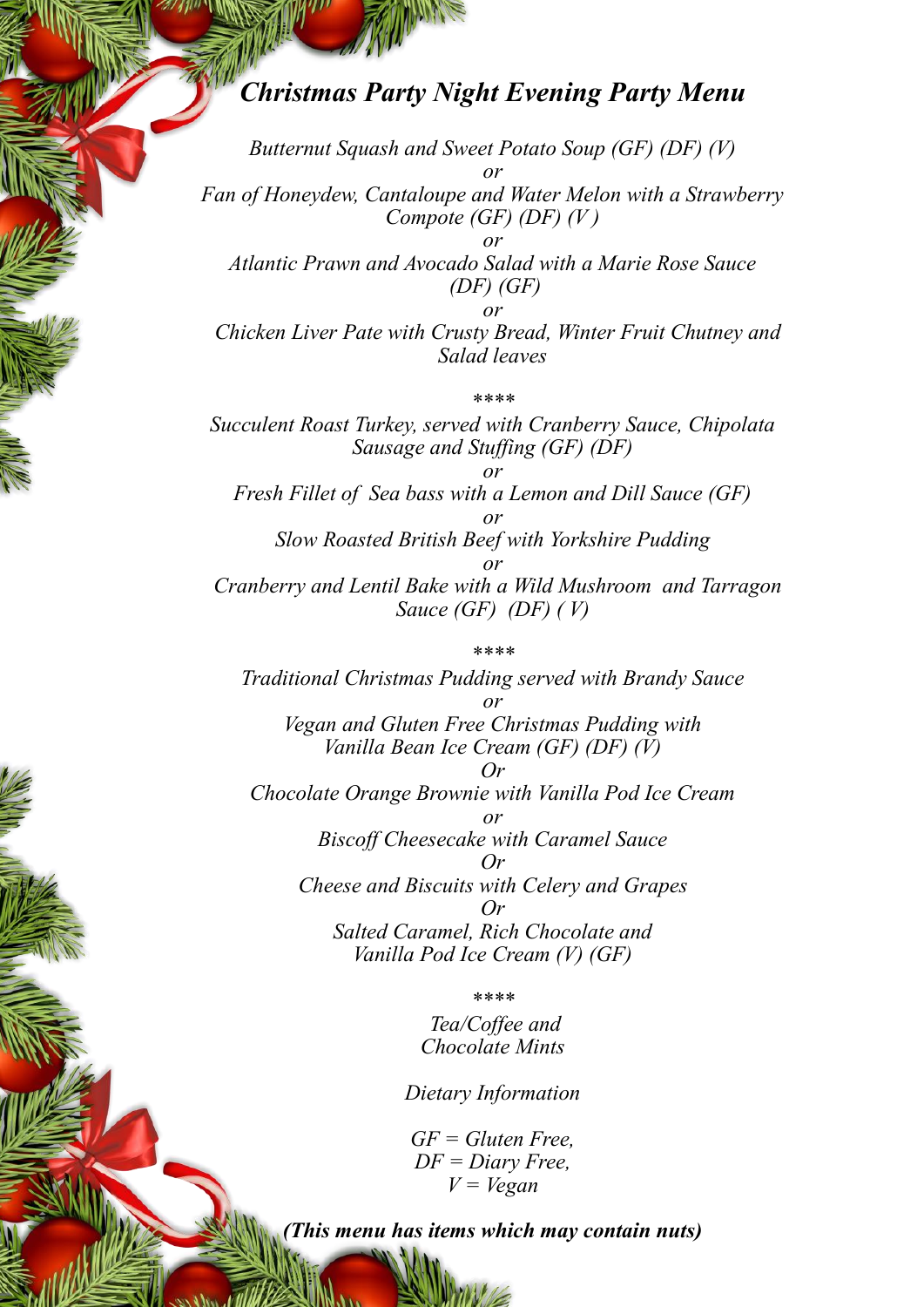## *Christmas Party Nights Arrival From 7pm to eat at 8pm. Music to 1am Dress Code Smart Casual*

*On all the Christmas Party Nights we will also be having our Photo Booth with fun props and pictures to take home.*

*Friday 2nd December £45*

*Party Band "The Riverbrew" Fantastic 8 Piece Live Band www.theriverbrew.co.uk*

> *Friday 9th December£43 & Saturday 10th December £43*

*Adam Lipinski's Rock Pop & Soul 3 Piece Band - 60's to Present adamlipinski.com*

> *Friday 16th December £45 & Saturday 17th December £45*

*Band "Six Machine" A Fantastic 6 Piece Live Band* 

## *Conditions of Booking*

*A deposit of £15 per person is required to secure the booking.* 

*Minimum charge of 8 people per booking*

*Deposits are non refundable in the event of a cancellation* 

*Food choices and the final balance must be paid one month prior to your party night. Cancellations at this point will not be refunded.* 

*No Alcohol can be brought in to the venue including gift bags* 

*To make a Party Night booking please call on (01934) 750371*